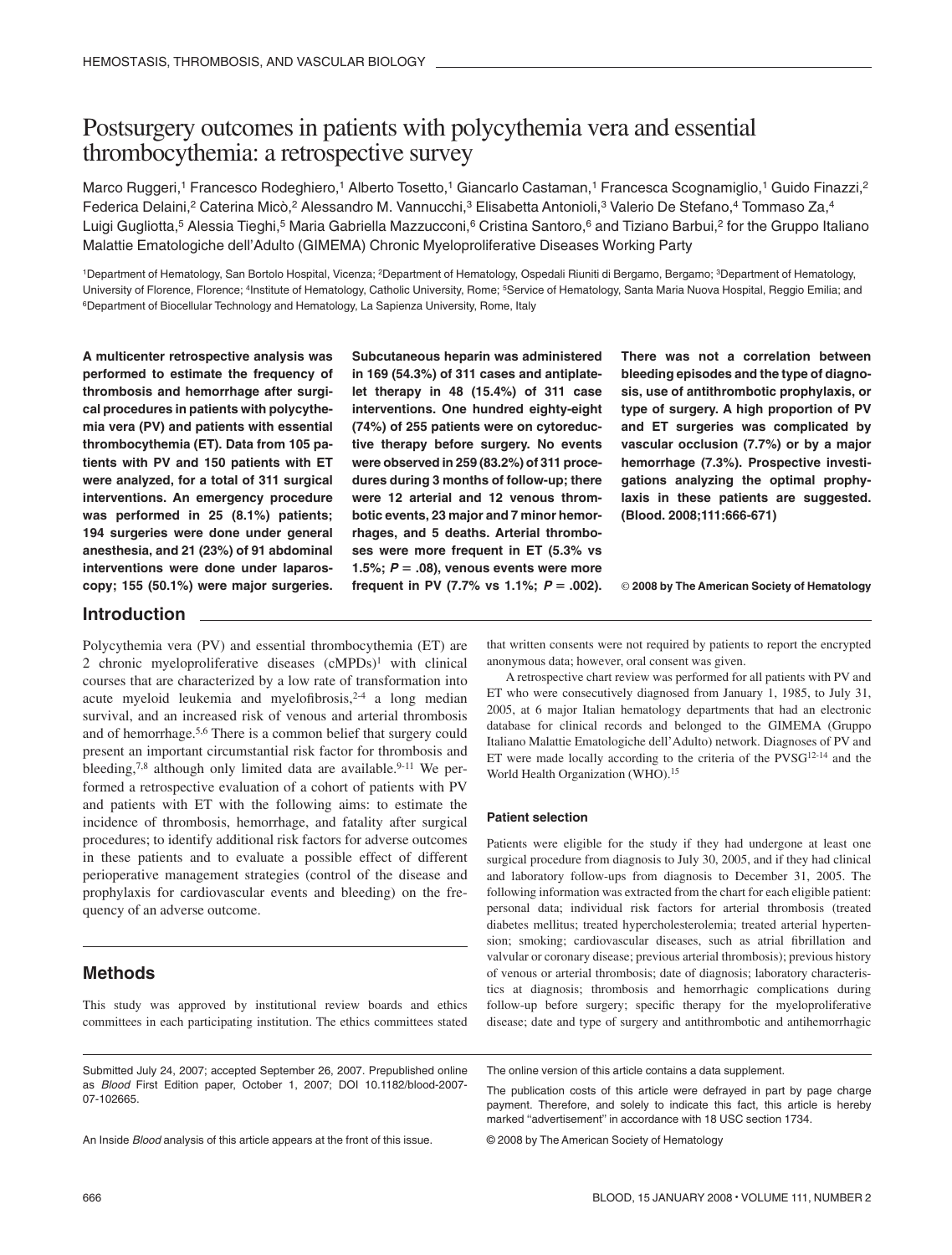| Table 1. Clinical and laboratory characteristics of surgical patients with ET and PV at diagnosis |  |  |  |
|---------------------------------------------------------------------------------------------------|--|--|--|
|---------------------------------------------------------------------------------------------------|--|--|--|

| Characteristic                                                | $PV, n = 105$  | $ET, n = 150$  | P          |  |
|---------------------------------------------------------------|----------------|----------------|------------|--|
| Male/female, no./no.                                          | 66/39          | 62/88          | $.001*$    |  |
| Age, y; median (range)                                        | $61(28-85)$    | 59 (20-84)     | .13        |  |
| Presence of at least 1 cardiovascular risk factor, no. (%)+   | 62(59)         | 66 (44)        | $.02*$     |  |
| Previous arterial thrombosis, no. (%)                         | 14(10.7)       | 22(11.7)       | .79        |  |
| Previous venous thromboembolism, no. (%)                      | 3(2.8)         | 6(4)           | .62        |  |
| Symptoms at presentation, no. (%)                             |                |                |            |  |
| None                                                          | 72 (68.5)      | 107(71.3)      | .36        |  |
| Microvascular disturbances                                    | 28(26.6)       | 33(22.0)       | .45        |  |
| Arterial thrombosis                                           | 2(1.9)         | 6(4.0)         | .47        |  |
| Venous thromboembolism                                        | 1(0.9)         | 3(2)           | .64        |  |
| Hemorrhage                                                    | 2(1.9)         | 1(0.7)         | .57        |  |
| Hemoglobin level, g/L, mean plus or minus SD                  | $180 \pm 19.3$ | $140 \pm 14$   | $< 0.001*$ |  |
| Hematocrit level, %, mean plus or minus SD                    | $55.1 \pm 6.1$ | $41.7 \pm 3.6$ | $< 0.001*$ |  |
| Leukocyte, $\times$ 10 <sup>9</sup> /L, mean plus or minus SD | $10.2 \pm 4$   | $10.2 \pm 3.8$ | .90        |  |
| Platelet, $\times$ 10 <sup>9</sup> /L, mean plus or minus SD  | $516 \pm 239$  | $911 \pm 376$  | $< 0.001*$ |  |

\* indicates Mann-Whitney test was adopted to calculate *P* values of continuous variables.

†Diabetes on treatment, hypercholesterolemia on treatment, arterial hypertension on treatment, previous AT, cardiovascular diseases (atrial fibrillation, valvular or coronary disease), or smoking.

perioperative prophylaxis procedures; thrombosis, hemorrhagic events, and fatality occurring within 3 months after surgery.

#### **Endpoint definitions**

Major thrombotic events were defined according to Landolfi et al<sup>16</sup> Diagnostic procedures for establishing thrombosis included cerebral computed tomography (CT) or magnetic resonance imaging for stroke; characteristic neurologic symptoms for transitory ischemic attack; electrocardiography or increased cardiac enzymes or both for acute myocardial infarction (AMI); angiography for peripheral arterial thrombosis and ultrasonography of the arms or the legs, performed in patients with a clinical suspicion of thrombosis; or pulmonary ventilation-perfusion scan or CT scan for deep venous thrombosis (DVT) or pulmonary embolism.

Major hemorrhages were defined as intracranial (documented by imaging), ocular, articular, or retroperitoneal bleeding; episodes that require surgery or angiographic intervention and any bleeding that causes a hemoglobin reduction of 20 g/L or more that requires transfusion of 2 or more blood units.17 Minor hemorrhages included all cases of bleeding not classified as major, such as bruising, small ecchymoses or epistaxis, or microscopic hematuria.

Surgical bleeding was defined as minor if it was of severity grade 1 or 2 according to the National Cancer Institute Common Terminology Criteria for Adverse Events<sup>18</sup> and major if it was of grade  $3, 4$ , or  $5$ .

In all centers, chart review and data collection were performed by the physician(s) specifically caring for patients with PV and ET. Confirmation of the diagnosis of myeloproliferative disease and of every vascular events or bleeding episodes by an independent senior researcher was however required for each center, with a careful review of the original chart and the laboratory data.

### **Surgical definitions**

Surgeries that involved the thorax, abdomen, or pelvis lasting longer than 30 minutes in general surgery; hip or knee replacement or hip fracture in orthopedic surgery; valvular replacement and coronary by-pass in cardiovascular surgery; and intracranial intervention in neurosurgery were defined as major interventions; all other cases, including diagnostic procedures, were defined as minor interventions. Data about the type of anesthesia (general or local) and type of operation (elective or emergency procedure; laparoscopy or laparotomy for abdominal surgery) were also collected.

#### **Statistical analysis**

Logistic regression was used to model the factors possibly influencing treatment options by the attending physicians at baseline or before surgery. In this model, use of cytoreduction, antiplatelet therapy (aspirin or thienopyridine) or oral anticoagulant therapy at baseline was used as a dependent variable of age, sex, presence of diabetes, hypercholesterolemia, arterial hypertension, smoking, previous cardiovascular disease, and previous history of venous or arterial thrombosis. Cox regression analysis was used to model the probability of developing an endpoint during the follow-up period.

### **Results**

#### **Enrolled subjects**

During the study interval, PV was diagnosed in 716 patients and ET in 1462 patients; 4.8% of patients in the whole cohort of patients were lost at follow-up; 255 patients (105 PV and 150 ET; Table 1) underwent at least one surgery, for a total of 311 interventions (212 patients, 1 intervention; 43 patients, 2-5 interventions).

At least one risk factor for arterial thrombosis was present in 128 (50.1%) of 255 patients; risk factors were more prevalent in patients with PV than in patients with ET (58.5% versus 46.8%;  $P = .02$ ). An excess of men and older age at surgery explained this latter finding in a multivariate analysis. Previous arterial thrombosis was present in 23 of 255 patients (9.0%; 9.5% in PV and 8.7% in ET;  $P = .81$ ; previous DVT was present in 9 (3.5%) of 255 patients, with a similar distribution between patients with PV and patients with ET. After diagnosis, antiplatelet drugs were given to 211 (82.7%) of 255 patients; cytoreductive treatments to 188 (74%) of 255 patients, and warfarin to 16 (6.2%) of 255 patients; all patients with PV received a phlebotomy to reduce their hematocrit levels.

### **Surgical characteristics and antithrombotic prophylaxis**

The clinical features of patients at the time of surgery and by surgery type are reported in Table 2. Antithrombotic prophylaxis was significantly different between major and minor surgeries, with low-molecular-weight heparin (LMWH) administered at dosages above 3000 anti-Xa units almost exclusively in patients undergoing major surgery. No prophylaxis was given to 41% of patients undergoing minor surgery. Twenty-six patients started a short course of chemotherapy or phlebotomy just before intervention. Because of the retrospective nature of the study, the choice of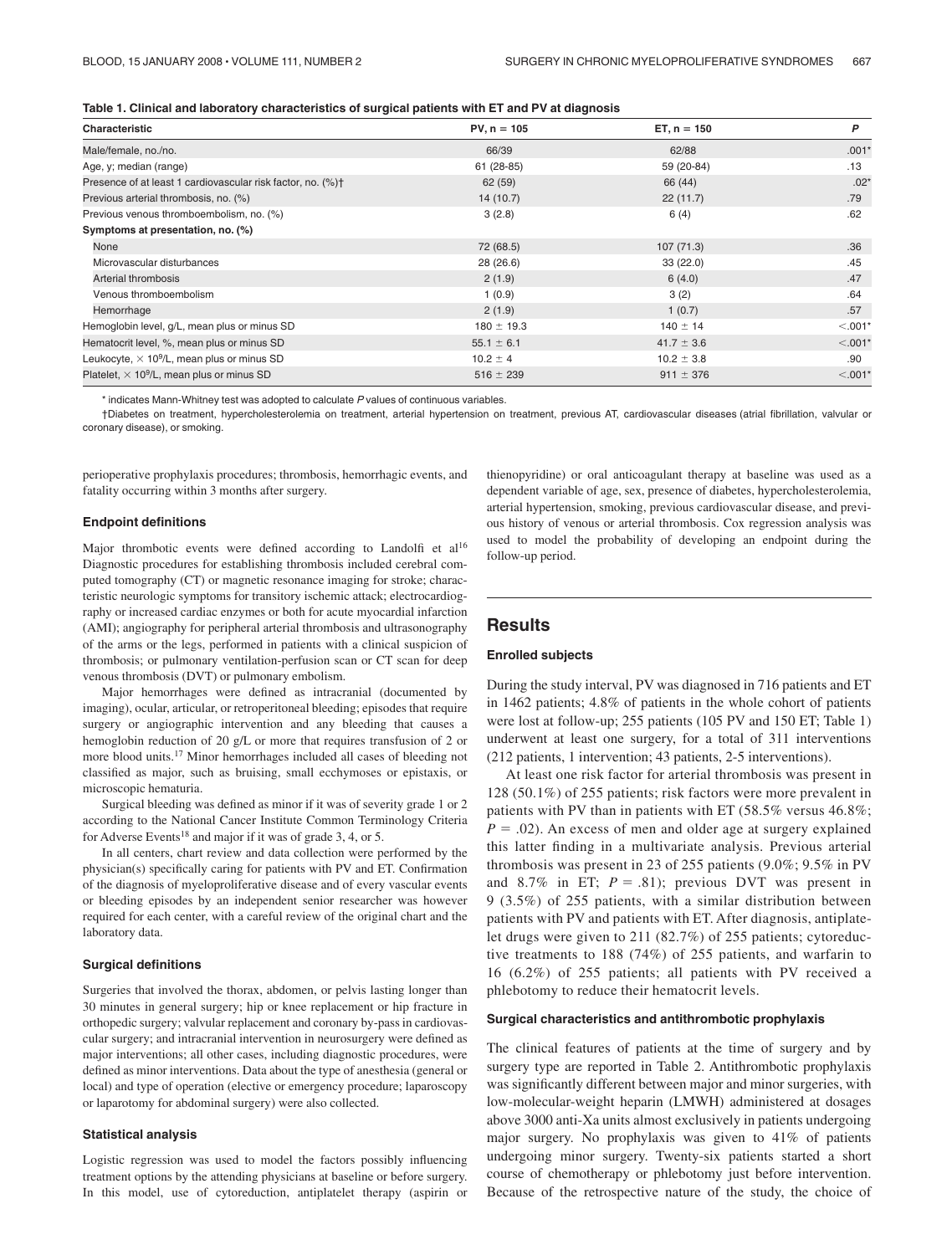#### **Table 2. Clinical features at the time of surgery, according to the type**

|                                                                         |                  | <b>Type of surgery</b> |           |
|-------------------------------------------------------------------------|------------------|------------------------|-----------|
| Feature                                                                 | Minor, $n = 156$ | Major, $n = 155$       | P         |
| PV/ET, no./no.                                                          | 63/93            | 64/91                  | .87       |
| Male/female, no./no.                                                    | 95/61            | 69/86                  | $.004*$   |
| Age at surgery, y; median (range)                                       | 66 (21-87)       | 56 (25-90)             | .57       |
| Presence of at least 1 cardiovascular risk factor, no. (%) <sup>†</sup> | 77 (49.3)        | 70 (45.2)              | .45       |
| History of vascular disease, no. (%)‡                                   | 50(32.1)         | 50(32.3)               | .96       |
| Emergency procedure, no. (%)                                            | 6(3.8)           | 19 (12.3)              | $.006*$   |
| General anesthesia, no. (%)                                             | 49 (31.4)        | 145 (92.9)             | $< .001*$ |
| Hemoglobin level, g/L, mean plus or minus SD                            | $141 \pm 16$     | $133 \pm 18$           | $.001*$   |
| Hematocrit level, %, mean plus or minus SD                              | $42.7 \pm 5.0$   | $41.1 \pm 5.2$         | $.004*$   |
| Leukocyte count, $\times$ 10 <sup>9</sup> /L, mean plus or minus SD     | $8.1 \pm 4.0$    | $9.5 \pm 5.1$          | $.007*$   |
| Platelet count, $\times$ 10 <sup>9</sup> /L, mean plus or minus SD      | $494 \pm 221$    | $506 \pm 231$          | 0.64      |
| Type of prophylaxis at surgery, no. (%)                                 |                  |                        |           |
| None                                                                    | 64 (41.0)        | 30(19.3)               |           |
| Antiplatelet                                                            | 32(20.5)         | 16(10.3)               | $< .001*$ |
| Heparin lower dosage§                                                   | 59 (37.8)        | 30(19.3)               |           |
| Heparin higher dosage                                                   | 1(0.6)           | 79 (50.9)              |           |
| Chemotherapy or phlebotomy                                              | 9(5.7)           | 17(10.9)               | .09       |

\* indicates includes 1 patient treated with rituximals who obtained CR.

†Diabetes on treatment, hypercholesterolemia on treatment, arterial hypertension on treatment, previous AT, cardiovascular diseases (atrial fibrillation, valvular or coronary disease), or smoking.

‡Defined as history of cardiovascular disease or venous thromboembolism before or after diagnosis.

§ Less than 3000 U anti-Xa/day for low-molecular-weight heparin or 5000 U twice daily or three times daily for unfractionated heparin (38 surgeries).

-More than 3000 U anti-Xa/day for low-molecular-weight heparin.

antithrombotic prophylaxis, if any, and of chemotherapy or phlebotomy before intervention was based on each center policy. Administration of LMWH once a day or of unfractionated heparin (UH) twice daily or thrice daily, starting before intervention and until days 7 to 15, was the usual antithrombotic prophylaxis. In a minority of cases, antiplatelet prophylaxis was chosen, initiating it 3 to 5 days before surgery until days 7 to 15 (Table 2). To assess potential factors influencing the choice of antithrombotic prophylaxis and cytoreduction, we modeled with logistic regression the odds of being treated with heparin, antiplatelet drugs, or both and of phlebotomy or chemotherapy, considering significant those factors with a *P* value below .05. Patients who were given heparin had a lower chance of being given antiplatelet prophylaxis at surgery (and conversely); heparin was preferentially given to those patients undergoing major surgery and those having a history of venous or arterial thrombosis. Antiplatelet treatment was preferred in patients with PV rather than in those with ET. Hematology intervention (ie, phlebotomy or cytoreduction with either busulfan or hydroxyurea) was preferentially given in those patients with a platelet count at surgery higher than  $1000 \times 10^9$ /L with PV, with an age at surgery older than 60 years, a thrombotic event during follow-up, undergoing major surgery, and with a white blood cell count higher than  $10 \times 10^9$ /L.

#### **Vascular outcomes and risk factors**

Clinical outcomes were recorded within a 3-month follow-up after surgery. No events were observed in 259 (83.2%) of 311 procedures; there were 12 arterial and 12 venous thrombotic events, 23 major and 7 minor hemorrhages, and 5 deaths (2 AMI, 2 ischemic stroke, 1 multiorgan failure). The incidence of major vascular outcomes and death during the follow-up is shown in Figure 1. The incidence of all thromboembolic events was higher in the first 2 weeks, whereas it decreased throughout the remaining period of time (Table 3). Major surgery showed a slightly higher, but not statistically significant, risk of DVT (HR, 2.0; 95% confidence interval [CI], 0.6-6.6). Arterial thromboembolism (AT) was more frequent in patients with ET (HR, 3.3; 95% CI, 0.7-15.3), whereas venous events were more frequent in patients with PV (HR, 7.3; 95% CI, 1.6-33.4). There was a strong risk gradient for arterial thrombosis associated with the presence of one or more arterial risk factors (HR for 3 or more risk factors, 49.7; 95% CI, 9.0-273.2).

Treatment with heparin or antiplatelet drugs had no apparent effect on adverse outcomes, with a potential trend for heparin treatment in the prevention of venous thromboembolism (HR, 0.55; 95% CI, 0.1-2.1). The effect of heparin in the prevention of venous thromboembolism was unmodified by the inclusion of variables influencing the choice of a prophylaxis in the Cox regression model. White blood cell count, platelet count, hematocrit level, and age at surgery; diagnosis (ET or PV); past history of DVT or AT; and sex were not associated with an increased risk of death, arterial thromboembolism, or venous thromboembolism in the multivariate Cox regression (data not shown).



**Figure 1. Probability of death, venous thromboembolism, or arterial thromboembolism after surgery in the studied cohort.**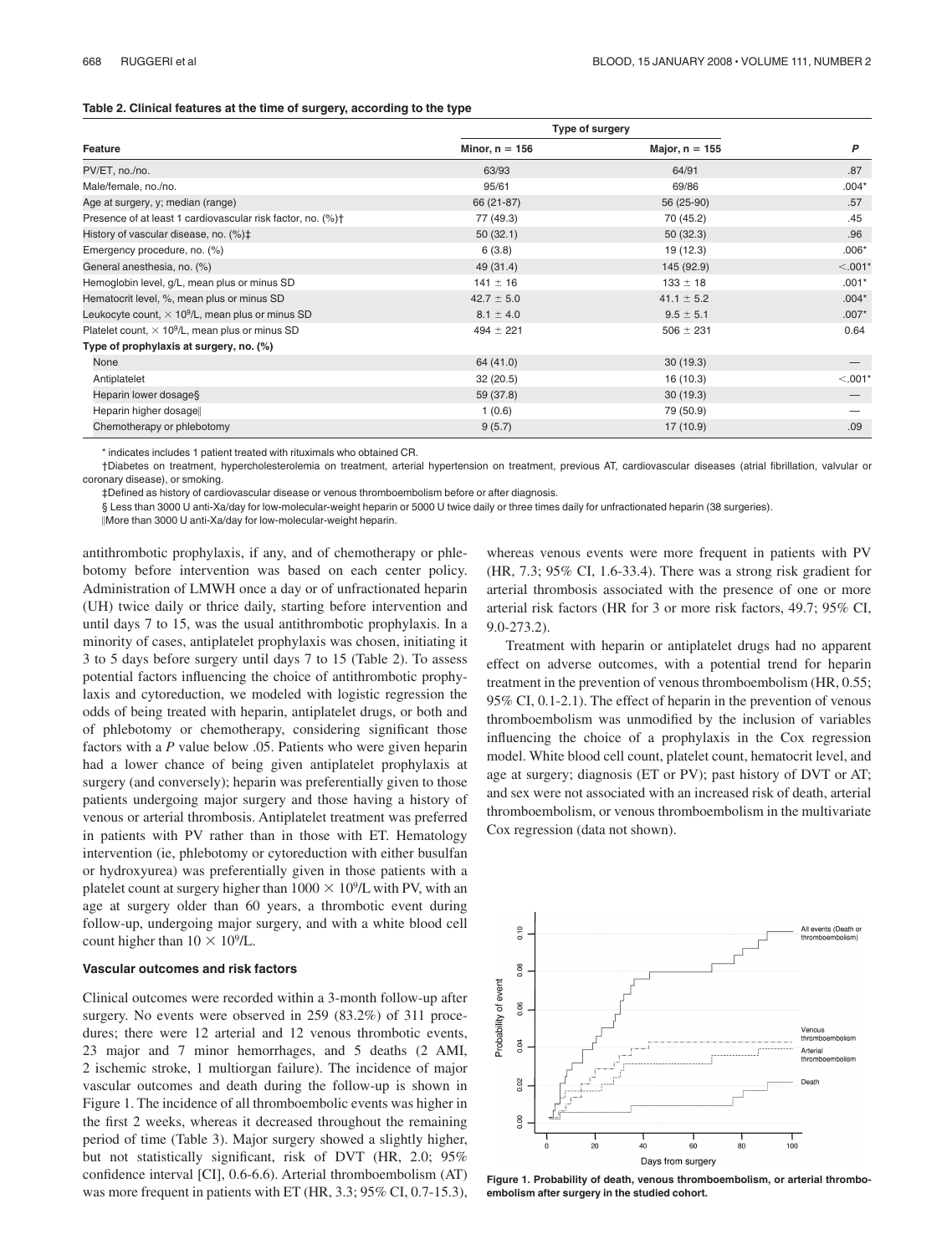**Table 3. Incidence of thromboembolic events, at end of period, by postoperative period and hazard ratios by specific risk factors in the observed cohort**

|                                         | Event                         |                |                               |                |                               |                 |
|-----------------------------------------|-------------------------------|----------------|-------------------------------|----------------|-------------------------------|-----------------|
|                                         | <b>Venous thromboembolism</b> |                | <b>Arterial thrombosis</b>    |                | Death                         |                 |
|                                         | Cases per 1000<br>patent-day  | Cumulative %   | Cases per 1000<br>patient-day | Cumulative %   | Cases per 1000<br>patient-day | Cumulative %    |
| Incidence at days                       |                               |                |                               |                |                               |                 |
| $0 - 15$                                | $1.4(0.7-2.8)$                | $2.3(0.8-5.0)$ | $1.4(0.7-2.8)$                | $2.3(0.8-5.0)$ | $0.2(0.0-1.2)$                | $0.3(0.02-1.8)$ |
| 15-30                                   | $1.0(0.4-2.2)$                | $3.9(2.1-6.5)$ | $0.7(0.3-1.9)$                | $3.5(1.8-6.0)$ | 0                             | $0.3(0.02-1.8)$ |
| 30 or more                              | $0.1(0-0.4)$                  | $4.7(2.7-7.5)$ | $0.2(0.1-0.5)$                | $4.7(2.7-7.5)$ | $0.3(0.1-0.6)$                | $1.9(0.7-4.0)$  |
| Overall                                 | $0.5(0.3-0.8)$                |                | $0.5(0.3-0.8)$                |                | $0.2(0.1-0.4)$                |                 |
| Event-specific hazard ratios            |                               |                |                               |                |                               |                 |
| Major versus minor surgery              | $2.0(0.6-6.6)$                |                | $1.0(0.3-3.1)$                |                | $1.5(0.2-9.2)$                |                 |
| PV versus ET                            | 7.3 (1.6-33.4)                |                | $0.3(0.1-1.3)$                | —              | $0.4(0.04-3.4)$               |                 |
| Antiplatelet versus no active treatment | $0.5(0.1-4.0)$                |                | $0.5(0.1-4.0)$                |                | $1.4(0.2-12.8)$               |                 |
| Heparin versus no active treatment      | $0.8(0.3-2.6)$                |                | $1.7(0.5-5.6)$                |                | $0.6(0.1-3.4)$                |                 |

Values in parentheses are 90% confidence intervals.

— indicates no data.

### **Bleedings**

The overall incidence of bleeding complications (major and minor) was 10.5% (30 episodes in 284 surgeries; 95% CI, 7.6-14.3). There was a clear trend for an increased bleeding risk in those subjects receiving antithrombotic prophylaxis versus no prophylaxis (heparin versus no prophylaxis; HR, 1.7; 95% CI, 0.7-7.7; antiplatelet therapy versus no prophylaxis: HR, 2.4; 95% CI, 0.8-7.7). Furthermore, the hemorrhagic risk was strongly related to the immediate postsurgical period with an incidence at periods 0 to 15 days, 15 to 30 days, and 30 to 60 days of 3.1, 0.8, and 0.2 cases per 1000 patient-days in patients receiving no prophylaxis; 9.8, 0, and 0 in patients receiving antiplatelet therapy; and 6.6, 0, and 0.2 in patients receiving heparin.

# **Discussion**

Advanced age, a history of thrombosis, and leucocytosis are the major risk factors for cardiovascular events<sup>4,6,7,16,19-23</sup> in patients with PV and ET, whereas the contribution of hereditary and acquired thrombophilic states or of the other well-recognized risk factors for cardiovascular disease, such as hypertension, diabetes mellitus, smoking, and hypercholesterolemia, has not been firmly established.

Surgery is a strong circumstantial risk factor for venous thromboembolism, both in the general population and in patients with cancer, increasing the DVT risk by at least 2-fold.24 Antithrombotic prophylaxis with heparin (either LMWH or UH) is effective at reducing the rate of DVT in patients with cancer with a low incidence  $(3\%)$  of bleeding complications.<sup>25,26</sup> Unfortunately, there are no available data on the incidence of vascular complications, bleeding, or fatalities after surgical interventions in patients with PV and ET.

We performed a retrospective 20-year analysis of patients with PV and ET who underwent surgical interventions to collect clinical data on vascular outcomes, bleeding, and deaths. We tried to improve the quality of the data collection by enrolling consecutive patients only from Italian tertiary care hematology centers that had an electronic database for clinical records. Moreover, with the aim of reducing the unavoidable limitations of this study because of its retrospective nature, confirmation of the diagnosis of the myeloproliferative disease and of vascular events or bleeding episodes by a senior researcher was required for each center, with a careful review of the original chart and the laboratory data. Despite these efforts, the present study has some obvious limitations. First, the lack of a definite protocol for the assessment of thrombotic events and the ascertainment of only symptomatic thromboses may have led to an underestimation of thrombotic events. Thus, our reported incidence rates are not directly comparable with the results from randomized clinical trials that evaluated asymptomatic events. Second, the study could only analyze a small number of patients with cMPD. In a post hoc analysis, our study (enrolling 311 surgeries, with an incidence of arterial and venous thromboses of around 10%) had a power of only 0.36; thus, it is able to detect significant differences only if they are present in approximately one-third of the cases. Alternatively, given an observed incidence of thromboembolic complications of around 10%, approximately 1000 patients should be enrolled in a prospective study, with the expectation of a 50% relative reduction of risk. Even this latter figure is likely underestimated because it does not take the interaction between possible confounders (eg, the different thrombotic risk of each surgery type) into account.

Despite these limitations, the study shows an increased risk of both thrombotic and bleeding episodes in cMPD. The majority of cases in this large cohort of patients (188 of 255; 74%) were treated with cytoreductive therapy and phlebotomy before surgery, and, consequently, the platelet and white blood cell counts and the hematocrit level were above their respective normal ranges at the time of intervention in only a small number of patients. Moreover, the large majority of patients were treated with antithrombotic prophylaxis (heparin or antiplatelet agents), even in the case of a minor surgery or a diagnostic procedure. Despite this active approach, a significant proportion of surgeries (8 [5.1%] of 155 major surgeries and 4 [2.5%] of 156 minor surgeries) were complicated by an episode of DVT. This incidence could be compared with the 6.3% rate of DVT in patients with cancer receiving no prophylaxis and 1.8% in those receiving heparin, as detected by ultrasound evaluation.27,28 The rate of symptomatic DVT in patients receiving heparin after major surgeries is, however, much lower, usually in the range of 0.5% to 2%.29 Thus, we can estimate that the risk of DVT after major surgery in patients with PV and ET is at least 5-fold increased, confirming the predisposition to thrombosis in patients with cMPD. Unfortunately, other than the type of cMPD (DVT is more frequent in PV than in ET), no other personal characteristics, baseline clinical data, or type of treatment were found to be predictive of DVT occurrence.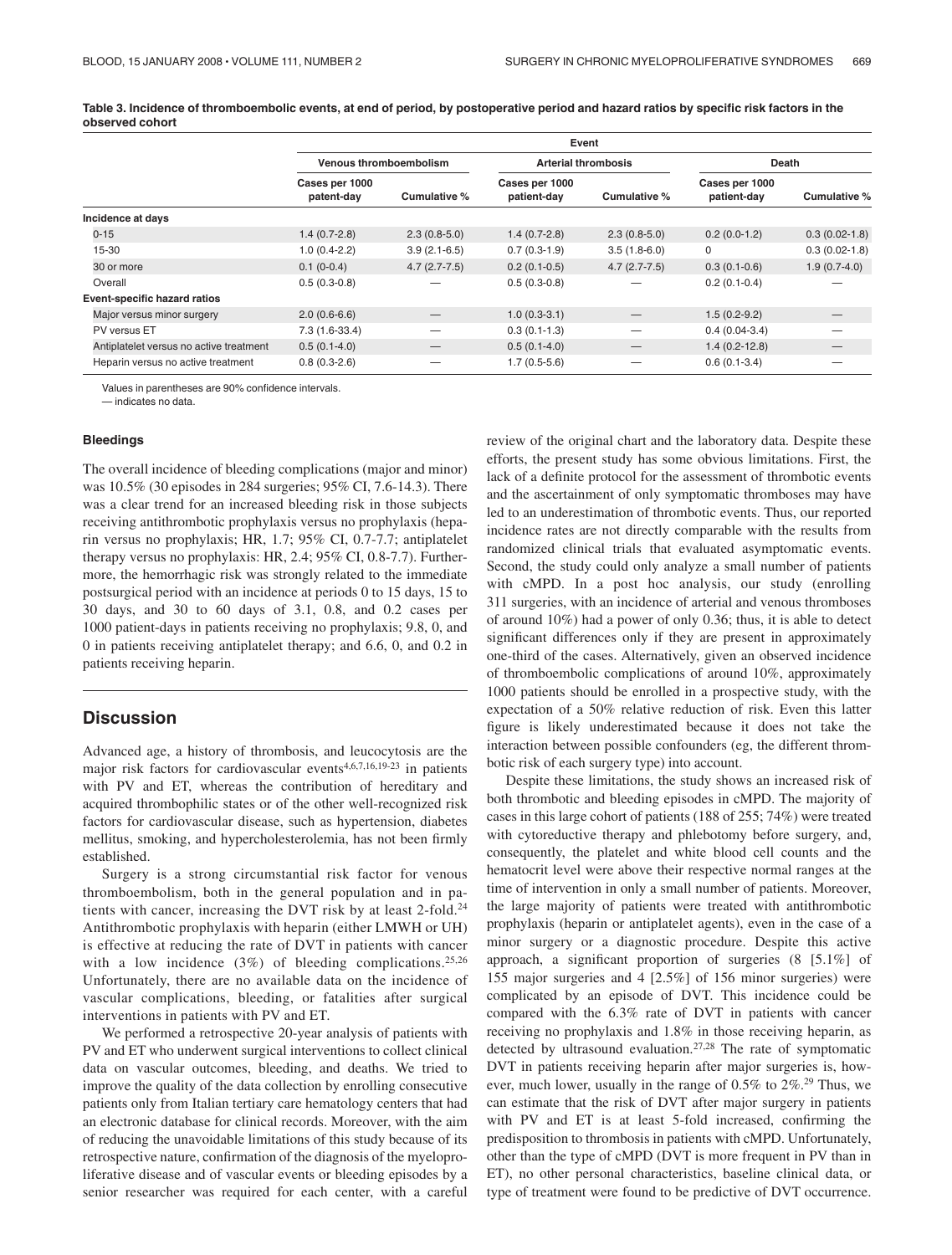Given the retrospective design of this study, an evaluation of coagulation thrombophilic defects was not performed.

A similar rate of AT (12 of 311; 3.8%) was observed after intervention. Surgery is not a risk factor for AT, apart from patients who underwent cardiovascular interventions, and this seems to be a specific characteristic of patients with cMPD. In contrast with DVT, 2 risk factors emerged for AT, namely ET diagnosis and the presence of more than one risk factor for cardiovascular thrombosis. Whether stratification of risk for these factors is required for optimal prophylaxis remains uncertain.

Interestingly, the risk of both DVT and AT dramatically decreases 1 month after surgery, the incidence of arterial events becomes similar to the incidence recently reported in the ECLAP study (0.2 versus 0.15 of arterial events).<sup>20</sup> This observation could suggest that there is no apparent need for prolonged prophylaxis in these patients.

Recently, a somatic  $G>T$  conversion at nucleotide position 1849 in exon 14 of the Janus kinase 2 (*JAK2*) gene was identified in Philadelphia chromosome–negative chronic myeloproliferative disorders.30-32 This mutation results in the substitution of a valine to phenylalanine at position 617 (*JAK2* V617F mutation), and it can be detected in most patients with PV and approximately half of the patients with ET and idiopathic myelofibrosis. Whether this *JAK2* mutation represents a risk factor for thrombosis in PV and ET remains questionable because the results from many studies are conflicting.33-36 A *JAK2* assay was not performed in our cohort at surgery or at diagnosis; thus, a possible association with thrombotic complications could not be evaluated.

The evaluation of efficacy of prophylactic anticoagulation for patients with PV and ET before surgery must take the often unpredictable development of bleeding complications into account. In our cohort, 23 (7.3%) of 311 surgical interventions experienced major hemorrhage episodes that required transfusion treatment, prolonged hospital admission, and, in some cases, new interventions. This rate is higher than those observed in clinical trials evaluating heparin prophylaxis and in surgical patients with cancer,<sup>25</sup> which are around 1%. Given the retrospective, nonrandomized study design, the actual rate of bleeding could not be accurately assessed, because it could be biased by the treating center strategies and should be considered with caution. However, it could confirm the apparent paradoxical predisposition to both bleeding and thrombosis in patients with cMPD. There was not a correlation between bleeding episodes and type of diagnosis, use of antithrombotic prophylaxis, or type of surgery. Five fatalities

## (1.6%) within 3 months after interventions were recorded, but it was not possible to show a clear association with intervention, because of the paucity of clinical data in the medical chart. However, only 1 of the 5 deaths occurred immediately after surgery (5 days), whereas all other deaths occurred 2 months after surgery.

In conclusion, this study shows that the rate of symptomatic DVT and AT after surgery remains high in patients with cMPD despite effective control of cell blood count with phlebotomy and cytoreduction and administration of standard antithrombotic prophylaxis. However, these patients exhibited an increased bleeding risk after surgery, with an unexpectedly high incidence of major bleeding. It seems appropriate to restrict the use of antithrombotic prophylaxis with LMWH in patients with PV undergoing major surgery. Conversely, antiplatelet drugs may be the optimal choice in patients with ET with several arterial risk factors. This approach should be weighed against the surgery-specific bleeding risk, eg, for surgeries involving mucous tissues. Prospective studies are needed to define optimal antithrombotic management in these patients. The high heterogeneity of bleeding and thrombotic risk observed will probably require a stringent stratification of prophylaxis by surgery and cMPD subgroups. Until such results are available, a very careful clinical approach to patients with cMPD is still essential.

# **Authorship**

Contribution: M.R., F.R., A.T., and T.B. designed the research, analyzed the data, and wrote the manuscript; G.C., F.S., G.F., F.D., C.M., A.M.V., E.A., V.D.S., T.Z., L.G., A.T., M.G.M., and C.S. contributed to patient selection, discussed the data, and gave final approval of the manuscript.

A complete list of the members of the Gruppo Italiano Malattie Ematologiche dell'Adulto (GIMEMA) Chronic Myeloproliferative Diseases Working Party is found in Document S1 (available on the *Blood* website; see the Supplemental Materials link at the top of the online article).

Conflict-of-interest disclosure: The authors declare no competing financial interests.

Correspondence: Francesco Rodeghiero, Dipartimento di Ematologia e Terapie Cellulari, Divisione di Ematologia, Ospedale San Bortolo, via Rodolfi 37, 36100 Vicenza, Italy; e-mail: rodeghiero@hemato.ven.it.

## **References**

- 1. Dameshek W. Some speculations on the myeloproliferative syndromes. Blood. 1951;6:372-375.
- 2. Passamonti F, Rumi E, Pungolino E, et al. Life expectancy and prognostic factors for survival in patients with polycythemia vera and essential thrombocythemia. Am J Med. 2004;117:755-761.
- 3. Rozman C, Giralt M, Feliu E, Rubio D, Cortes MT. Life expectancy of patients with chronic nonleukemic myeloproliferative disorders. Cancer. 1991; 67:2658-2663.
- 4. Wolanskyj AP, Schwager SM, McClure RF, Larson DR, Tefferi A. Essential thrombocythemia beyond the first decade: life expectancy, long term complications rates, and prognostic factors. Mayo Clin Proc. 2006;81:159-166.
- 5. Gruppo Italiano Studio Policitemia. Polycythemia vera: the natural history of 1213 patients followed for 20 years. Gruppo Italiano Studio Policitemia. Ann Inter Med. 1995;123:656-664.
- 6. Cortelazzo S, Viero P, Finazzi G, D'Emilio A, Ro-

deghiero F, Barbui T. Incidence and risk factors for thrombotic complications in a historical cohort of 100 patients with essential thrombocythemia. J Clin Oncol. 1990;8:556-562.

- 7. Elliott MA, Tefferi A. Thrombosis and haemorrhage in polycythemia vera and essential thrombocythemia. Br J Haematol. 2004;128:275-290.
- 8. Harrison CN. Essential thrombocytemia: challenges and evidence-based management. Br J Haematol. 2005;130:153-165.
- 9. Tefferi A, Mesa RA, Nagorney DM, Schroeder G, Silverstein MN. Splenectomy in myelofibrosis with myeloid metaplasia: a single institution experience with 223 patients. Blood. 2000;95:2226- 2233.
- 10. Randi ML, Luzzato G, Ruzzon E, Pacquola E, Cella G, Girolami A. Splenectomy after portal thrombosis in patients with polycythemia vera and essential thrombocythemia. Haematologica. 2002;87:1180-1184.
- 11. Barbui T, Barosi G, Grossi A, et al. Practice guidelines for the therapy of essential thrombocythemia. A statement from the Italian Society of Hematology, the Italian Society of Experimental Hematology and the Italian Group for Bone Marrow Transplantation. Haematologica. 2004;89: 215-232.
- 12. Berlin NI. Diagnosis and classification of the polycythemias. Semin Hematol. 1975;12:339-351.
- 13. Pearson TC, Messinezy M. The diagnostic criteria of polycythemia rubra vera. Leuk Lymphoma. 1996;22:87-93.
- 14. Murphy S, Iland H, Rosenthal D, et al. Essential thrombocythemia: an interim report from the Polycythemia Vera Study Group. Semin Hematol. 1986;23:177-182.
- 15. Jaffe ES, Harris NL, Stein H, Vardiman JW, eds. World Health Organization Classification of Tumours. Pathology and Genetics of Tumours of